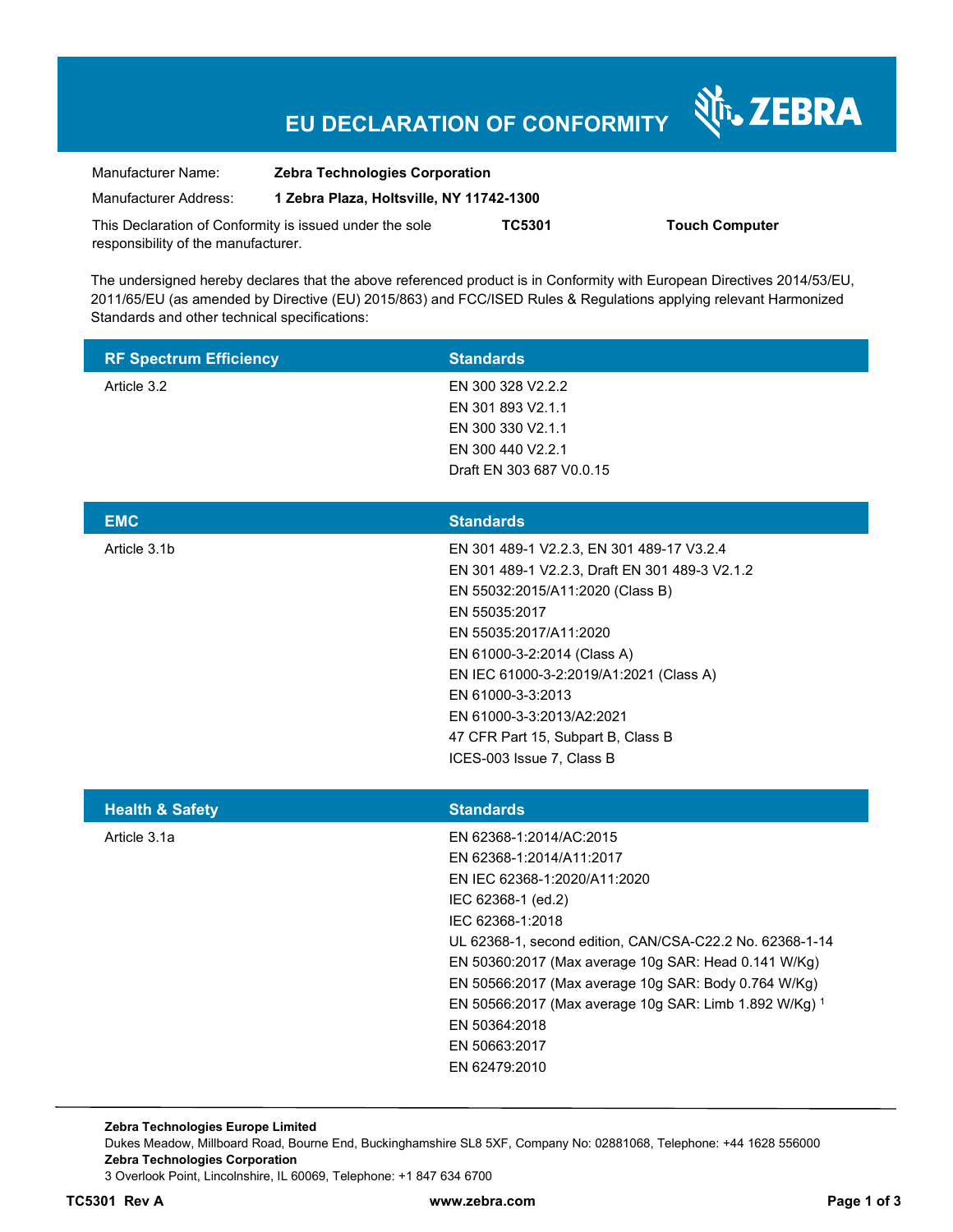

EN 50665:2017 EN 62311:2008 EN IEC 62311:2020 FCC 47CFR Part 2.1093 RSS 102 Issue 5 21CFR1040.10 (Laser) IEC 60825-1:2014 (Ed.3.0); EN 60825-1:2014 (Laser) EN 60825-1:2014/A11:2021 (Laser) IEC 62471:2006 (Ed.1.0); EN 62471:2008 (LED)

| <b>Environmental</b>                       | <b>Standards</b>  |  |
|--------------------------------------------|-------------------|--|
| Restriction of Hazardous Substances (RoHS) | EN IEC 63000:2018 |  |
|                                            |                   |  |
| <b>Telecom Specifications</b>              | <b>Standards</b>  |  |

With regard to Directive 2014/53/EU, the conformity assessment procedure referred to in Article 17.2(b) and detailed in Annex III has been followed with the involvement of the following Notified Body: **CTC advanced GmbH**, Untertürkheimer Str. 6 – 10 66117 Saarbrücken, Germany

EC-Type Examination Certificate number: T818976P-01-TEC

Assessed Articles: 3.1a, 3.1b, 3.2

US company representative for FCC Supplier's Declaration of Conformity (47 CFR Part 2.1071 to 2.1077) is Larry Zhou and can be reached at **larry.zhou@zebra.com.** 

**Signed on behalf of Zebra Technologies Corporation** 

Place: Bourne End

*(Signature of authorized person)* Date of Affixing the CE Mark: 21 March 2022 Marco Belli Rev: A Alexander Communication of the Communication of the Communication of the Communication of the Communication of the Communication of the Communication of the Communication of the Communication of the Comm Sr. Manager, Regulatory **Date: 21 March 2022** 

**Zebra Technologies Europe Limited**  Dukes Meadow, Millboard Road, Bourne End, Buckinghamshire SL8 5XF, Company No: 02881068, Telephone: +44 1628 556000 **Zebra Technologies Corporation**  3 Overlook Point, Lincolnshire, IL 60069, Telephone: +1 847 634 6700

**TC5301 Rev A www.zebra.com Page 2 of 3**